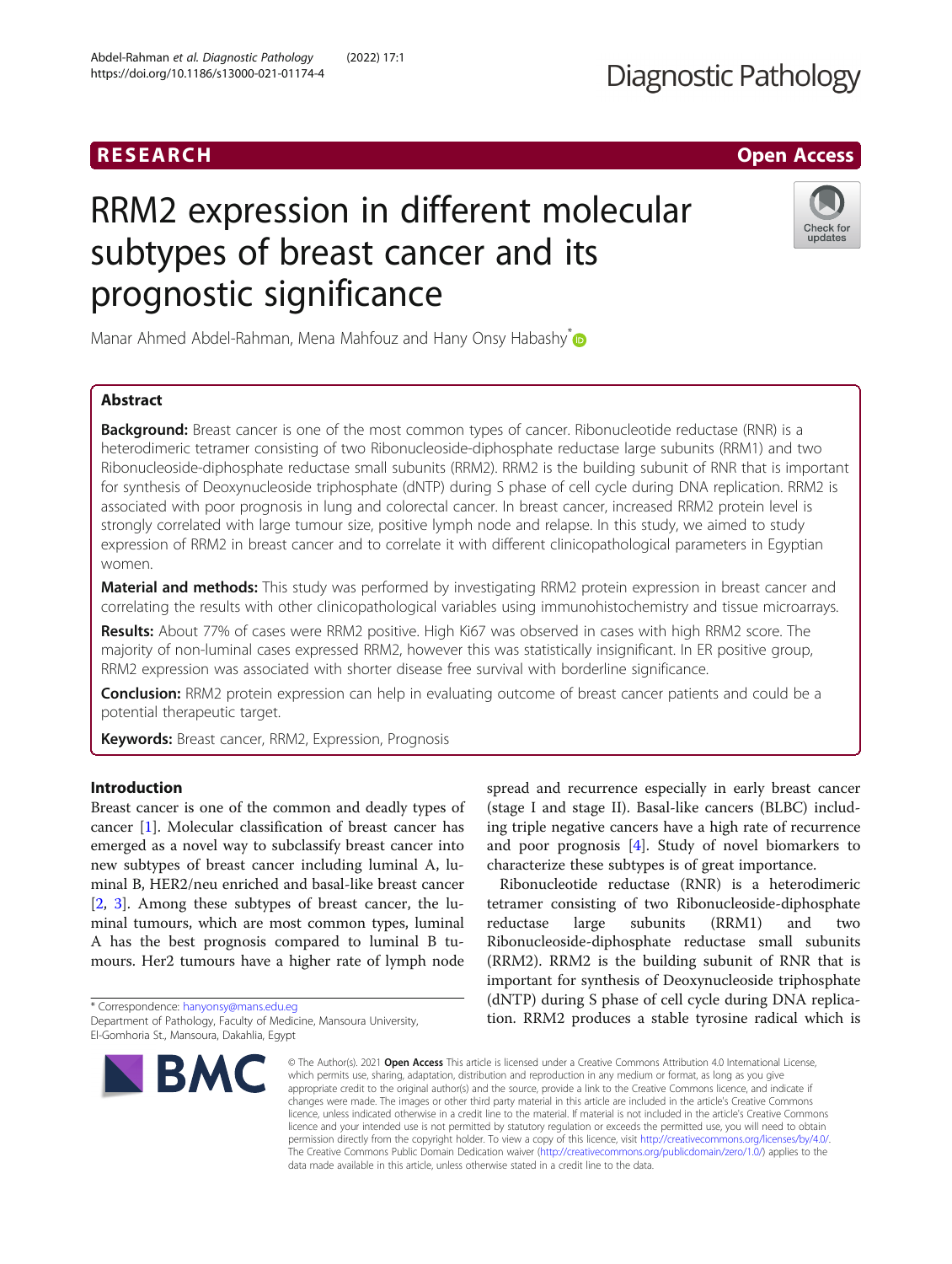<span id="page-1-0"></span>Table 1 Clinical and pathological characteristics of patient cohort

| Socio-demographic data               | The studied group<br>$(n = 200)$ |
|--------------------------------------|----------------------------------|
| Age/ years                           |                                  |
| $Mean \pm SD$                        | $58.14 \pm 12.11$                |
| < 60 y                               | 109 (54.5%)                      |
| $\geq 60$ y                          | 91 (45.5%)                       |
| ER                                   |                                  |
| Positive                             | 138 (69.0%)                      |
| Negative                             | 62 (31.0%)                       |
| PR                                   |                                  |
| Positive                             | 124 (62.0%)                      |
| Negative                             | 76 (38.0%)                       |
| HER <sub>2</sub>                     |                                  |
| Positive (score 3+)                  | 45 (22.5%)                       |
| Negative                             | 155 (77.5%)                      |
| Ki 67<br>Median (Min-Max)            | $10(2-60)$                       |
| <b>Molecular Class</b>               |                                  |
| Luminal A                            | 75 (37.5%)                       |
| Luminal B                            | 40 (20.0%)                       |
| TN BLBC                              | 39 (19.5%)                       |
| Her2 Luminal                         | 17 (8.5%)                        |
| Her2 enriched                        | 29 (14.5%)                       |
| <b>EGFR</b>                          |                                  |
| Positive                             | 150 (75.0%)                      |
| Negative                             | 50 (25.0%)                       |
| <b>Histological type</b>             |                                  |
| Ductal                               | 173 (86.5%)                      |
| TIL-rich IBC-NST                     | 4 (2.0%)                         |
| Mucinous                             | 5 (2.5%)                         |
| Lobular                              | 15 (7.5%)                        |
| Micropapillary                       | 3 (1.5%)                         |
| Grade ( $n = 173$ )                  |                                  |
| $\overline{\phantom{a}}$             | 3 (1.7%)                         |
| $\vert\vert$                         | 136 (78.6%)                      |
| $\left\vert \right\vert \right\vert$ | 34 (19.7%)                       |
| Multicentricity                      |                                  |
| Positive                             | 6 (3.0%)                         |
| Negative                             | 194 (97.0%)                      |
| <b>Tumour size</b>                   |                                  |
| $\top 1$                             | 13 (6.5%)                        |
| T <sub>2</sub>                       | 134 (67.0%)                      |
| T3                                   | 51 (25.5%)                       |
| T4                                   | $2(1.0\%)$                       |
| Lymph node                           |                                  |
| $\rm No$                             | 47 (23.5%)                       |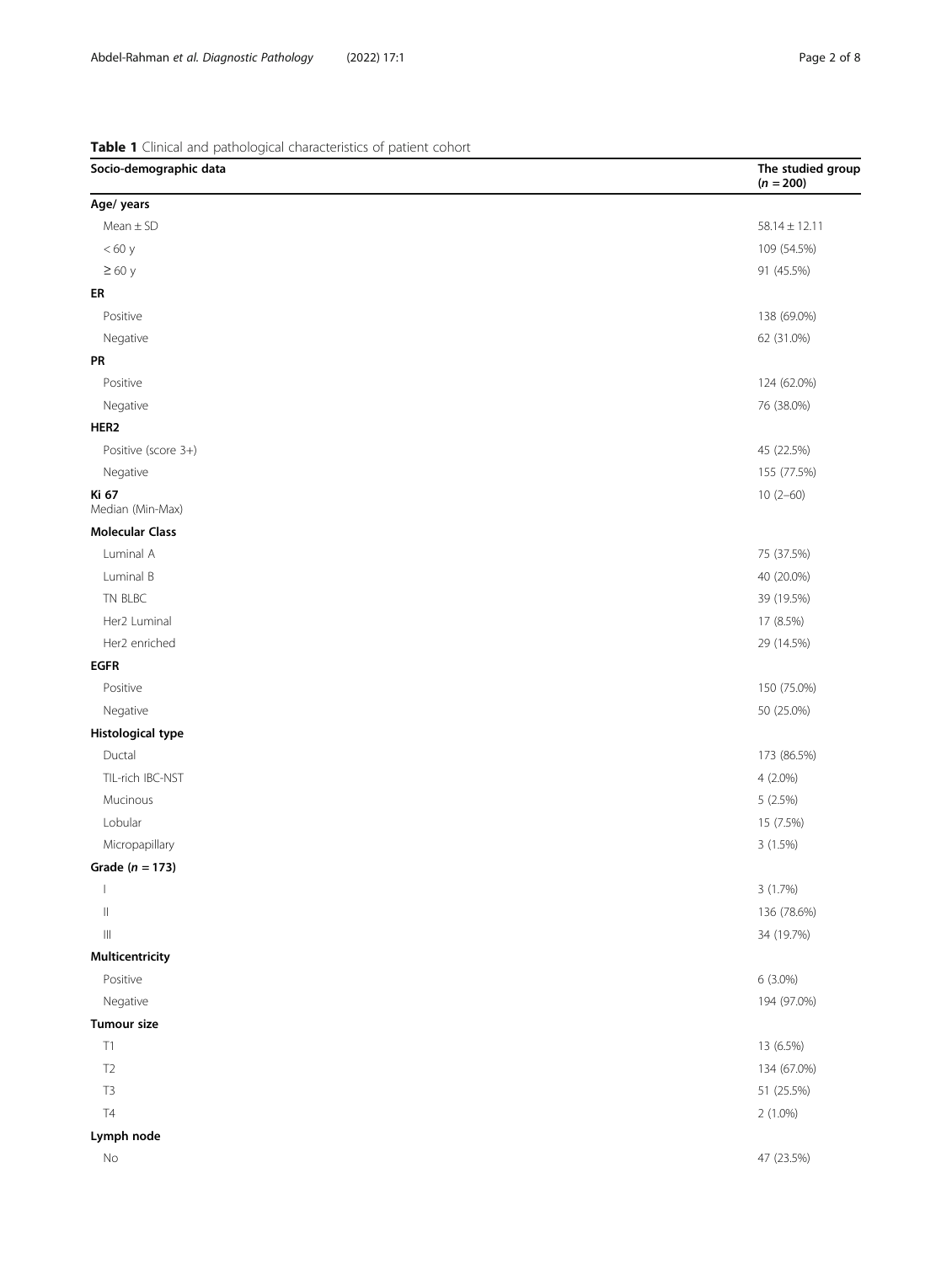combined to RRM1 cysteine to start the reduction reaction [[5\]](#page-7-0). Knocking down of RRM2 significantly decreased proliferation during S phase of cell cycle [\[6](#page-7-0), [7](#page-7-0)] and induced tamoxifen resistance in breast cancer by regulating cell growth and DNA damage via the (AKT) induced protein kinase B reversal [\[8](#page-7-0)]. According to Shah et al. [\[9\]](#page-7-0), inhibition of RRM2 can reverse tamoxifen resistence in vivo and can reduce in vitro invasive potentials of the tumours.

Other investigators have studied the prognostic significance of RRM2 in breast cancer cases, and it was found that increased RRM2 protein levels strongly correlated with large tumour size, positive lymph nodes and relapse. The expression of RRM2 in breast cancer can confer hormonal therapy resistance and an altered ER status. It is well known that targeting oestrogen receptor is one of the important lines of treatment in breast cancer [\[1](#page-7-0), [10](#page-7-0), [11\]](#page-7-0).

Other studies found that silencing of RRM2 weakened breast cancer cell invasion and migration by controlling the PI3K signalling pathway [\[12\]](#page-7-0). In vitro studies showed that triple negative breast cancer cell lines had a high expression of RRM2  $[11]$  $[11]$ . RRM2 was found to be a strong prognostic marker in evaluating outcome for patients with ER-negative breast cancer [\[1](#page-7-0)].

RRM2 was found to be associated with poor prognosis in lung and colorectal cancer  $[10, 13, 14]$  $[10, 13, 14]$  $[10, 13, 14]$  $[10, 13, 14]$  $[10, 13, 14]$  $[10, 13, 14]$  $[10, 13, 14]$ . It promotes the invasion of pancreatic adenocarcinoma cells and it was found to be a determinant of malignant cellular be-haviour in a wide range of human cancers [[15\]](#page-7-0). It has been found that increased RRM2 expression is associated with increased expression of markers and genes of proliferation in bladder cancer [\[16](#page-7-0)]. In addition, RRM2 expression was significantly associated with Ki67 expression and with shorter survival in ovarian cancer [\[6](#page-7-0)].

In this study, we aimed to study RRM2 protein expression in different molecular subtypes of breast cancer and to correlate its expression with different prognostic parameters in breast cancer especially ER-positive subgroup.

### Material and methods

This is a retrospective study conducted on cases of invasive breast carcinoma obtained from histopathology laboratory in Oncology Center, Faculty of Medicine, Mansoura University starting from January 2012 excluding the cases received preoperative neoadjuvant therapy and  $HER2/neu (+2)$  tumours. All clinicopathological data were revised. Histological subtypes (according to the WHO classification 2019), histological grade, TNM staging and presence of local recurrence or distant metastasis were included. Histological grade of tumours was determined according to Nottingham Modification of the Bloom-Richardson Scoring System [\[17\]](#page-7-0). The American Joint Committee on Cancer (AJCC) was used as a reference for staging [\[18\]](#page-7-0).

Table 1 Clinical and pathological characteristics of patient cohort (Continued)

| Socio-demographic data                 | The studied group<br>$(n = 200)$ |
|----------------------------------------|----------------------------------|
| N1                                     | 60 (30.0%)                       |
| N <sub>2</sub>                         | 49 (24.5%)                       |
| N3                                     | 44 (22.0%)                       |
| Tumour stage                           |                                  |
|                                        | 4 (2.0%)                         |
| $\, \parallel$                         | 90 (45.0%)                       |
| $\  \ $                                | 106 (53.0%)                      |
| Recurrence                             |                                  |
| Yes                                    | 61 (30.5%)                       |
| No                                     | 139 (69.5%)                      |
| Time of follow up<br>Median (Min-Max)  | $50(1-85)$                       |
| Time of recurrence<br>Median (Min-Max) | $32(1-85)$                       |
| RRM2 score                             |                                  |
| Negative                               | 45 (22.5%)                       |
| Mild                                   | 10 (5.0%)                        |
| Moderate                               | 86 (43.0%)                       |
| Intense                                | 59 (29.5%)                       |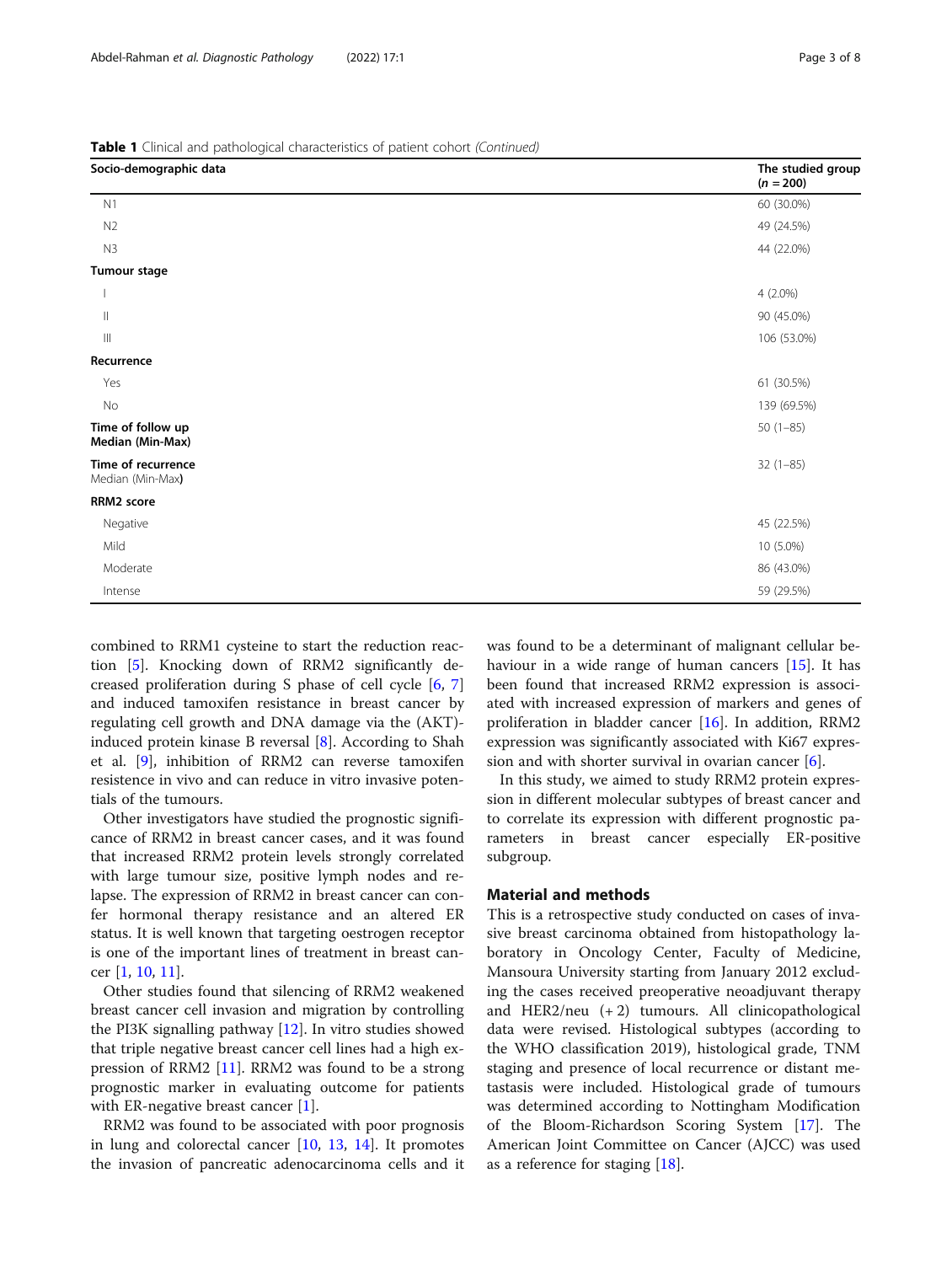<span id="page-3-0"></span>Approval of institutional research board of Faculty of Medicine, Mansoura University, code number R.21.03.1250.R1.R2 was obtained.

#### Tissue microarray construction

H&E tissue sections were the guide to select the regions for tissue sampling. Tissue Microarray (TMA) was assembled manually using three cores from each case [\[19](#page-7-0)]. Two hunderd cases were available for assessment.

#### Immunohistochemistry

4 μm thickness sections were cut from paraffinembedded tissue microarray. Then deparaffinization was performed using xylene. After that, we rehydrated them with descending grade of alcohol followed by antigen retrieval in P-T link system from DAKO. Rabbit polyclonal primary antibody against RRM2 (NBP1–31661), obtained from NOVUS Biological, Centennial, Co 80,112 USA was used at a dilution rate of 1:50.

(DAB) was used as a chromogen, after that, hematoxylin was applied for counterstaining. Sections of breast cancer were used as a positive control for RRM2, while lymphoid follicles germinal centers were used as a positive control for Ki67. Cores fall rate was minimal and each case was presented by three cores. In case of falling cores, we considered the core that was remaining on the slides.

#### Evaluation of immunohistochemistry

For RRM2, only cytoplasmic staining of tumour cells was considered positive with a cut-off more that 10% of tumour cells. Intensity of RRM2 positivity was scored as no staining  $(0)$ , weak staining  $(+1)$ , moderate staining  $(+ 2)$  and intense staining  $(+ 3)$  [\[1](#page-7-0)]. Ki67 staining was interpreted as low or high using a 14% cut-off and also as a continuous data [\[20](#page-7-0)]. Based on immunohistochemical expression of ER, PR, HER2, EGFR and Ki67, tumours were classified into luminal A (ER+ and / or PR+, HER2-, any EGFR and Ki67 < 14%); luminal B, including luminal B/ HER2 negative (ER+ and /or PR+, HER2-, any EGFR and  $Ki67 > = 14\%)$  and luminal B/ HER2 positive (ER+ and /or PR+, HER2+, any EGFR, any Ki67); HER2 enriched (HER2+ and ER−/ PR-) and triple negative subtypes (ER-, PR-, HER2- and any EGFR).

#### Statistical analysis

Data were analyzed using the statistical package of social science (SPSS) program for windows (standard version 24). The normality of data was first tested with one sample Kolmogorov-Simonov test.

Qualitative data were described using number and percent. Association between categorical variables was

tested using chi-square test while Fischer exact test and Monte Carlo test were used when expected cell count is less than 5. Continuous variables were presented as mean ± standard deviation (SD). Spearman correlation was used to correlate ordinal data. For all above mentioned statistical tests done, the threshold of significance is fixed at 5% level  $(p \text{ value})$ . The results were considered significant when  $p$  value was < 0.05. The smaller the  $p$ value obtained the more significant were the results. For Ki67 correlations with RRM2 scores, we used Kruskil Wallis test. Fig. 1 Intense RRM2 expression in cancer breast  $\times 200$ 

#### Results

Clinical and pathological characteristics of the entire cohort are illustrated in (Table [1\)](#page-1-0). The mean age of cases included in this cohort was  $(58.14 \pm 12.11, ST)$ . The majority of cancer breast cases were positive for both ER (69%) and PR (62%). However most cases were HER2 negative (77.5%). Median Ki67 expression was 10. Regarding molecular subtypes of breast cancer, the most common subtypes were luminal A (37.5%) followed by luminal B (20%).



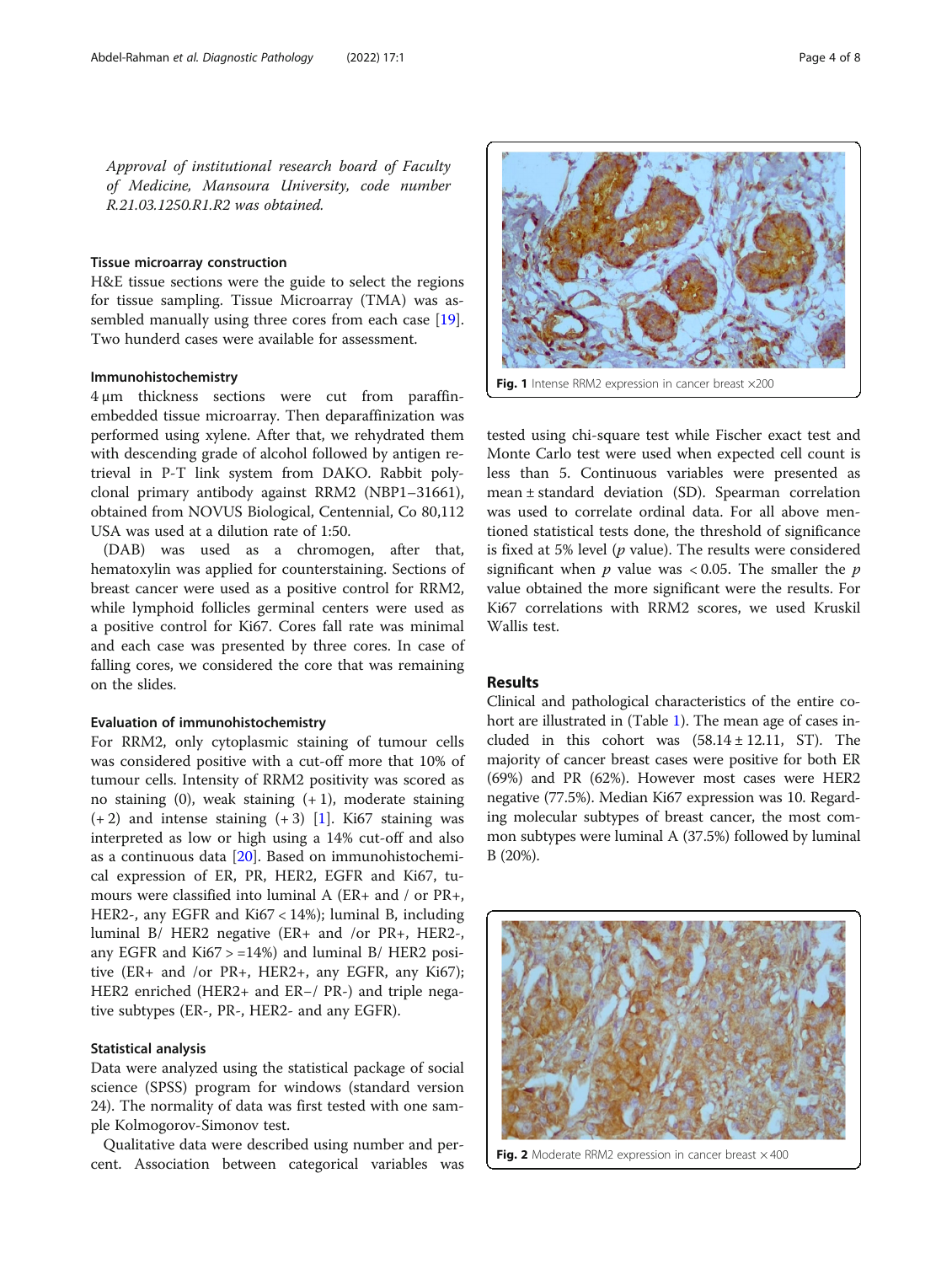# <span id="page-4-0"></span>Table 2 Correlation between RRM2 protein expression and other clinicopathological variables

|                                      | Total          | <b>RRM2</b> score |             |             |             | $\overline{x^2}$            |
|--------------------------------------|----------------|-------------------|-------------|-------------|-------------|-----------------------------|
|                                      |                | <b>Negative</b>   | Mild        | Moderate    | Intense     | (p value)                   |
| Age/ years                           |                |                   |             |             |             | $x^2 = 4.07$                |
| < 60 y                               | 109            | 21 (19.3%)        | $7(6.4\%)$  | 44 (40.4%)  | 37 (33.9%)  | $P = 0.254$                 |
| $\geq 60$ y                          | 91             | 24 (26.4%)        | 3(3.3%)     | 42 (46.2%)  | 22 (24.2%)  |                             |
| ER                                   |                |                   |             |             |             | $x^2 = 4.7$                 |
| Positive                             | 138            | 36 (26.1%)        | $8(5.8\%)$  | 54 (39.1%)  | 40 (29%)    | $P = 0.196$                 |
| Negative                             | 62             | 9(14.5%)          | 2(3.2%)     | 32 (51.6%)  | 19 (30.6%)  |                             |
| PR                                   |                |                   |             |             |             | $x2 = 4.39$                 |
| Positive                             | 124            | 31 (25.0%)        | 8 (6.5%)    | 47 (37.9%)  | 38 (30.6%)  | $P = 0.22$                  |
| Negative                             | 76             | 14 (18.4%)        | 2(2.6%)     | 39 (51.3%)  | 21 (27.6%)  |                             |
| HER2/neu                             |                |                   |             |             |             | $x^2 = 3.75$                |
| Positive                             | 45             | 7 (15.6%)         | $2(4.4\%)$  | 18 (40.0%)  | 18 (40.0%)  | $P = 0.312$                 |
| Negative                             | 155            | 38 (24.2%)        | 8 (5.2%)    | 68 (43.9%)  | 41 (26.5%)  |                             |
| Ki67 median expression               | 200            | $5(2-40)$         | $5(5-40)$   | $5(5-50)$   | $10(2-60)$  | $KW = 9.18$<br>$P = 0.027*$ |
| <b>Type</b>                          |                |                   |             |             |             | МC                          |
| Luminal A                            | 75             | 21 (28.0%)        | $3(4.0\%)$  | 29 (38.7%)  | 22 (29.3%)  | $P = 0.736$                 |
| Luminal B                            | 40             | 9(22.5%)          | 3(7.5%)     | 16 (40.0%)  | 12 (30.0%)  |                             |
| TN BLBC                              | 39             | 9(23.1%)          | $2(5.1\%)$  | 16 (41.0%)  | 12 (30.8%)  |                             |
| Her2 Luminal                         | 17             | 2 (11.8%)         | 2 (11.8%)   | 8 (47.1%)   | 5 (29.4%)   |                             |
| Her2 enriched                        | 29             | 4 (13.8%)         | $0(0\%)$    | 17 (58.6%)  | 8 (27.6%)   |                             |
| <b>EGFR</b>                          |                |                   |             |             |             | $x^2 = 4.62$                |
| Positive                             | 150            | 39 (26.0%)        | $8(5.3\%)$  | 61 (40.7%)  | 42 (28.0%)  | $P = 0.202$                 |
| Negative                             | 50             | 6 (12.0%)         | $2(4.0\%)$  | 25 (50.0%)  | 17 (34.0%)  |                             |
| Histological type                    |                |                   |             |             |             | MC                          |
| Ductal                               | 173            | 39 (22.5%)        | $9(5.2\%)$  | 76 (43.9%)  | 49 (28.3%)  | $P = 0.326$                 |
| TIL-rich IBC-NST                     | $\overline{4}$ | $0(0\%)$          | $1(25.0\%)$ | 2 (50.0%)   | $1(25.0\%)$ |                             |
| Mucinous                             | 5              | 3 (60.0%)         | $0(0\%)$    | $1(20.0\%)$ | $1(20.0\%)$ |                             |
| Lobular                              | 15             | 2(13.3%)          | $0(0\%)$    | 7 (46.7%)   | 6 (40.0%)   |                             |
| Micropapillary                       | 3              | 1(33.3%)          | $0(0\%)$    | $0(0\%)$    | 2 (66.7%)   |                             |
| Grade ( $n = 173$ )                  |                |                   |             |             |             | $x2 = 0.757$                |
| 1 & II                               | 139            | 33 (23.7%)        | 10 (7.2%)   | 46 (33.1%)  | 50 (36.0%)  | $P = 0.847$                 |
| $\left\vert \right\vert \right\vert$ | 34             | 7 (20.6%)         | $1(2.9\%)$  | 17 (50.0%)  | 9 (26.5%)   |                             |
| <b>Multicent</b>                     |                |                   |             |             |             | MC                          |
| Positive                             | 6              | 1(16.7%)          | 1(16.7%)    | 2 (33.3%)   | 2 (33.3%)   | $P = 0.629$                 |
| Negative                             | 194            | 44 (22.7%)        | $9(4.6\%)$  | 84 (43.3%)  | 57 (29.4%)  |                             |
| <b>Tumour size</b>                   |                |                   |             |             |             | $x^2 = 0.685$               |
| T1& 2                                | 147            | 34 (23.1%)        | 7 (4.8%)    | 61 (41.5%)  | 45 (30.6%)  | $P = 0.877$                 |
| T3 & 4                               | 53             | 11 (20.8%)        | 3(5.7%)     | 25 (47.2%)  | 14 (26.4%)  |                             |
| Lymph node                           |                |                   |             |             |             | $x^2 = 4.53$                |
| No & N1                              | 107            | 21 (19.6%)        | 8 (7.5%)    | 49 (45.8%)  | 29 (27.1%)  | $P = 0.209$                 |
| N2 & N3                              | 93             | 24 (25.8%)        | 2(2.2%)     | 37 (39.8%)  | 30 (32.3%)  |                             |
| Tumour stage                         |                |                   |             |             |             | $x^2 = 4.89$                |
| 1 & 8                                | 94             | 21 (22.3%)        | 8 (8.5%)    | 40 (42.6%)  | 25 (26.6%)  | $P = 0.180$                 |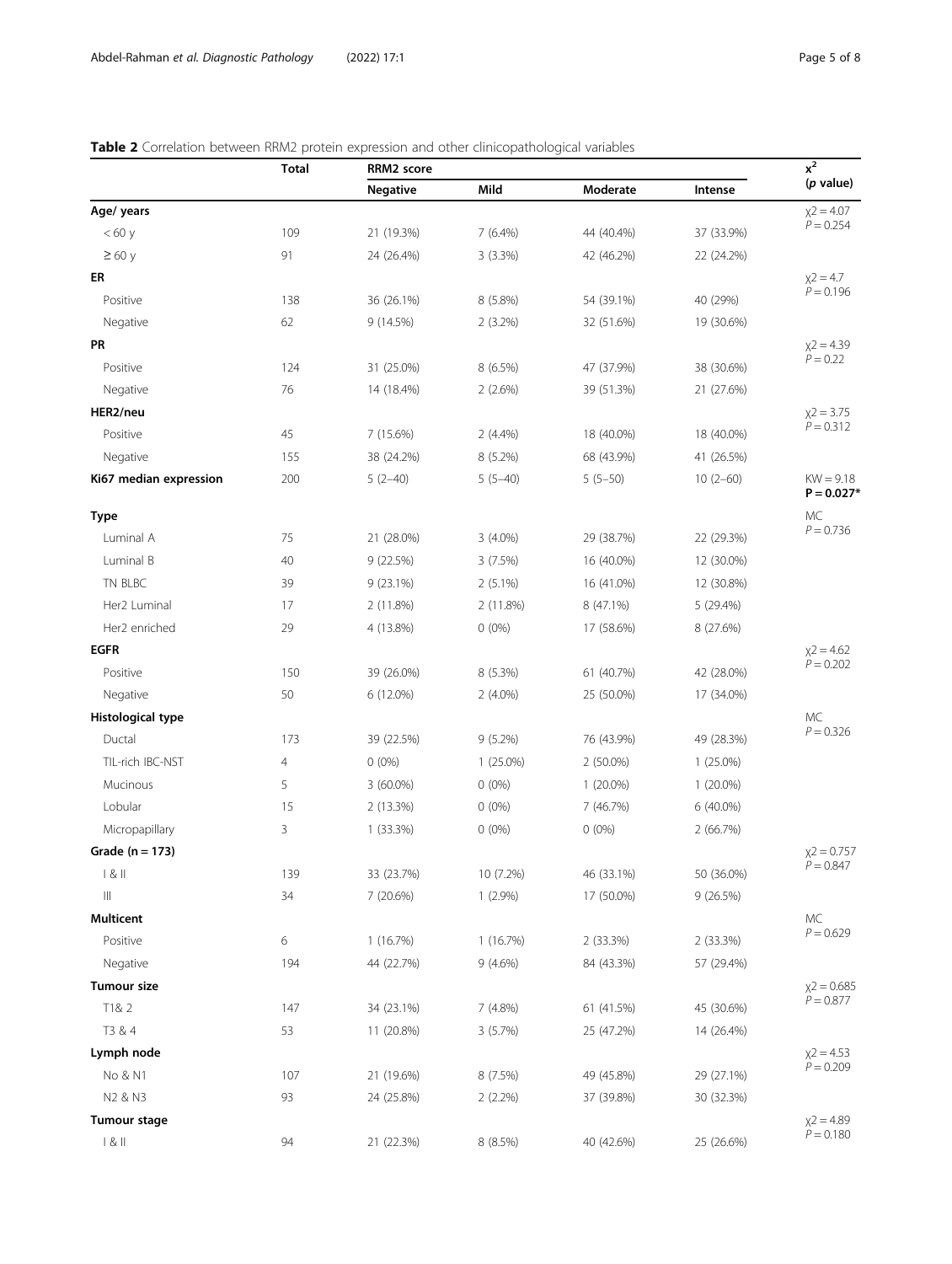|            | <b>Total</b> | RRM2 score      |            |            |            | $x^2$             |
|------------|--------------|-----------------|------------|------------|------------|-------------------|
|            |              | <b>Negative</b> | Mild       | Moderate   | Intense    | ( <i>p</i> value) |
| Ш          | 106          | 24 (22.6%)      | $2(1.9\%)$ | 46 (43.4%) | 34 (32.1%) |                   |
| Recurrence |              |                 |            |            |            | $x^2 = 29.7$      |
| Yes        | 61           | 9(14.8%)        | $3(4.9\%)$ | 15 (24.6%) | 34 (55.7%) | $P \le 0.001*$    |
| No         | 139          | 36 (25.9%)      | $7(5.0\%)$ | 71 (51.1%) | 25 (18.0%) |                   |

Table 2 Correlation between RRM2 protein expression and other clinicopathological variables (Continued)

χ2: Chi square test, KW Kruskil Wallis test, MC Monte Carlo test, \*significant  $p \le 0.05$ 

The most common grade among invasive duct carcinoma cases was grade 2. The most common tumour stage was stage 3.

#### RRM2 protein expression

About 77% of cases were RRM2 positive (Fig [1](#page-3-0) and [2](#page-3-0)). Correlation between RRM2 protein expression and the other clinicopathological variables are shown in (Table [2](#page-4-0)). In summary, moderate RRM2 score was common in both age groups  $\left( < 60 \text{ years} \right)$  and  $> 60 \text{ years}$ ). When we correlated RRM2 expression with ER, PR and HER2/ neu expression, 85.5% of ER negative cases and 81.6% of PR negative cases showed RRM2 expression, while 73.9% of ER positive cases and 75% of PR positive cases showed RRM2 expression, this was not statistically significant. (84.4%) of HER2/neu positive cases expressed RRM2, while (75.8%) of HER2/neu negative cases expressed RRM2. High Ki67 median was observed in cases with high RRM2 score with statistical significance  $(p = 0.027)$ . Among molecular subtypes of breast cancer, moderate RRM2 score was the most common score. Among different histological types of breast cancer,

moderate RRM2 score was the most common score except in mucinous carcinoma where negative RRM2 score was the common score. Among cases of ductal carcinoma, moderate RRM2 score was common in high grade cases. Moderate RRM2 score was most common among all tumour stages. Intense RRM2 score was common in cases with recurrence (55.7%), and this was statistically significant ( $p < 0.001$ ). Positive RRM2 expression group showed shorter disease free survival (Fig. 3 and Table [3](#page-6-0)). When we studied RRM2 expression in ER-positive group, we found that high RRM2 expression was associated with shorter disease free survival with borderline significance ( $p = 0.138$ ) (Fig. [4](#page-6-0) and Table [4](#page-7-0)).

## **Discussion**

Breast cancer is a common type of cancer worldwide [[21](#page-7-0)]. RRM2 is one of the important prognostic markers in cancer, it was found to be associated with large tumour size, positive lymph nodes and shorter survival in breast cancer [[1,](#page-7-0) [11](#page-7-0)]. In the current study, percentage of high RRM2 expression in patients below 60 years of age was 33.9% and

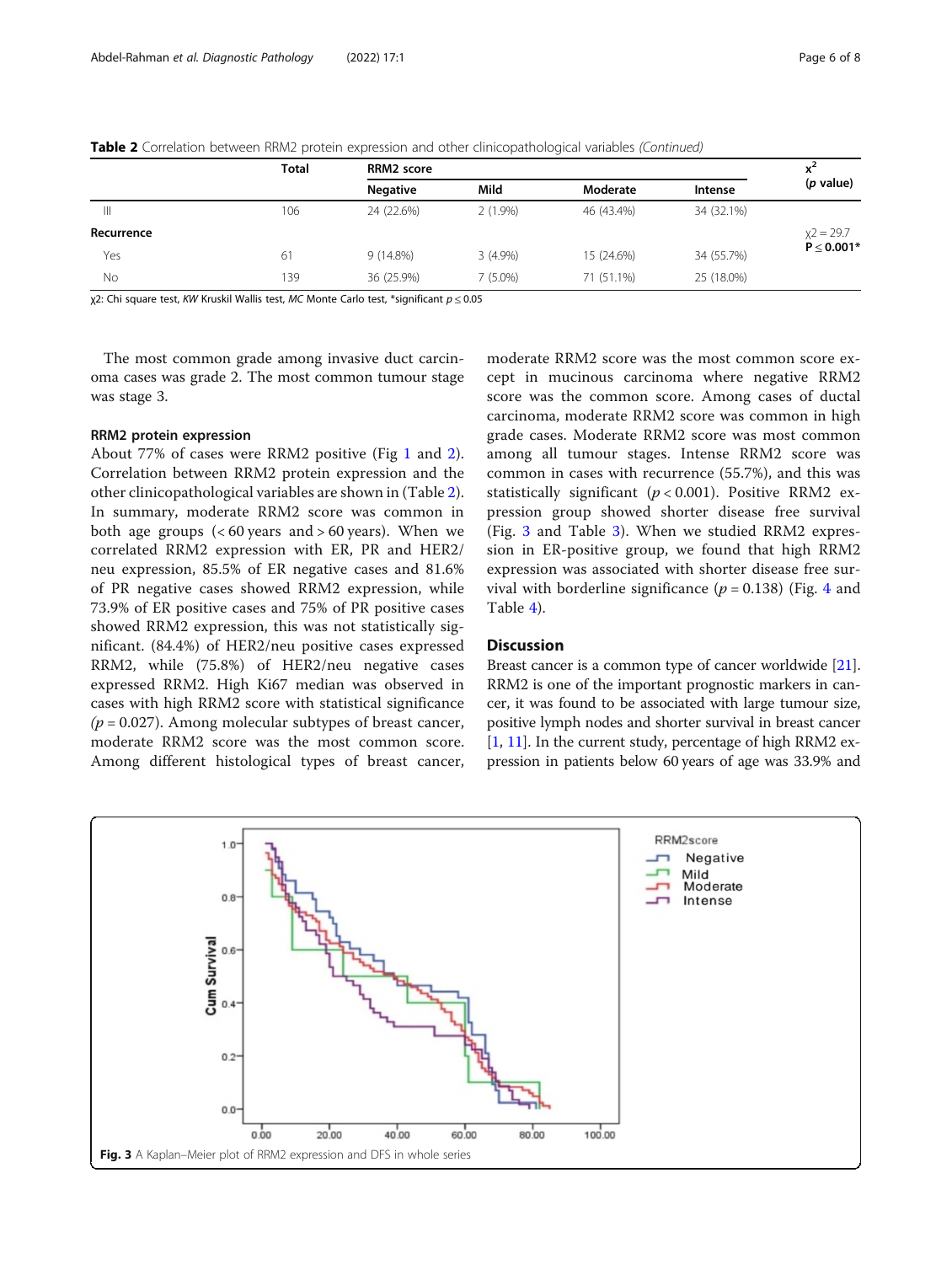|             | <b>DFS</b>                  |            |              |               |         |  |  |
|-------------|-----------------------------|------------|--------------|---------------|---------|--|--|
|             | <b>Median Survival time</b> | Std. Error | 95% CI       | Log Rank test | p value |  |  |
| RRM2score   |                             |            |              | 1.14          | 0.767   |  |  |
| Negative    | 40.558                      | 3.820      | 33.07-48     |               |         |  |  |
| Mild        | 35.200                      | 9.340      | 16.89 - 53.5 |               |         |  |  |
| Moderate    | 37.706                      | 2.888      | 32.04-43.4   |               |         |  |  |
| Intense     | 32.483                      | 3.297      | 26.02-38.9   |               |         |  |  |
| Overall DFS | 36.65                       | 1.85       |              |               |         |  |  |

<span id="page-6-0"></span>**Table 3** Kaplan-Meier disease free survival for RRM2 score in whole series

this was statistically insignificant. This was in agreement with Zhang et al. [[1](#page-7-0)] who reported that high expression of RRM2 is not associated with age. Moderate and high RRM2 expression were common in cases with large tumour size and high lymph node stage, in agreement with other studies [\[1\]](#page-7-0).

In this study, high RRM2 scores was more common in both TNBLBC and HER2/neu enriched types, representing 71.8 and 86.2% of the cases respectively. This was in agreement with Zhang et al. [[1\]](#page-7-0). About 85.5% of ER negative cases and 81.6% of PR negative cases showed RRM2 expression versus 73.9% of ER positive cases and 75% of PR positive cases which showed RRM2 expression. Although this was statistically insignificant, it was in agreement with Chen et al. [\[22](#page-7-0)] who found ER and PR were negatively correlated with RRM2 expression.

When we studied RRM2 expression in ER positive group, we found that RRM2 expression was associated with shorter disease free survival with borderline significance, this was in agreement with Putluri et al. [[23\]](#page-7-0). This could be explained by the role of RRM2 in tamoxifen resistance  $[9]$  $[9]$ . In this context, Zhang el al [[1](#page-7-0)] found that in ER-negative breast cancers, RRM2 showed more prognostic power in comparison to ERpositive breast cancers possibly explained by its potential effect on Tamoxifen resistance [\[8](#page-7-0), [9](#page-7-0)].

In our study, about 84.4% of HER2/neu positive cases expressed RRM2, while 75.8% of HER2/neu negative cases expressed RRM2. This was in agreement with Chen et al.  $[22]$  $[22]$  who reported that HER2/neu is positively related to RRM2.

RRM2 expression was significantly correlated with expression of Ki67. This was in agreement with Aird et al. study [[6\]](#page-7-0) who found that knocking down of RRM2 decreased cell growth and proliferation in epithelial tumours. It is known that RRM2 has an important role during S phase of cell cycle during DNA replication and this issue can have a potential therapeutic significance. Hence, several inhibitors of RRM2